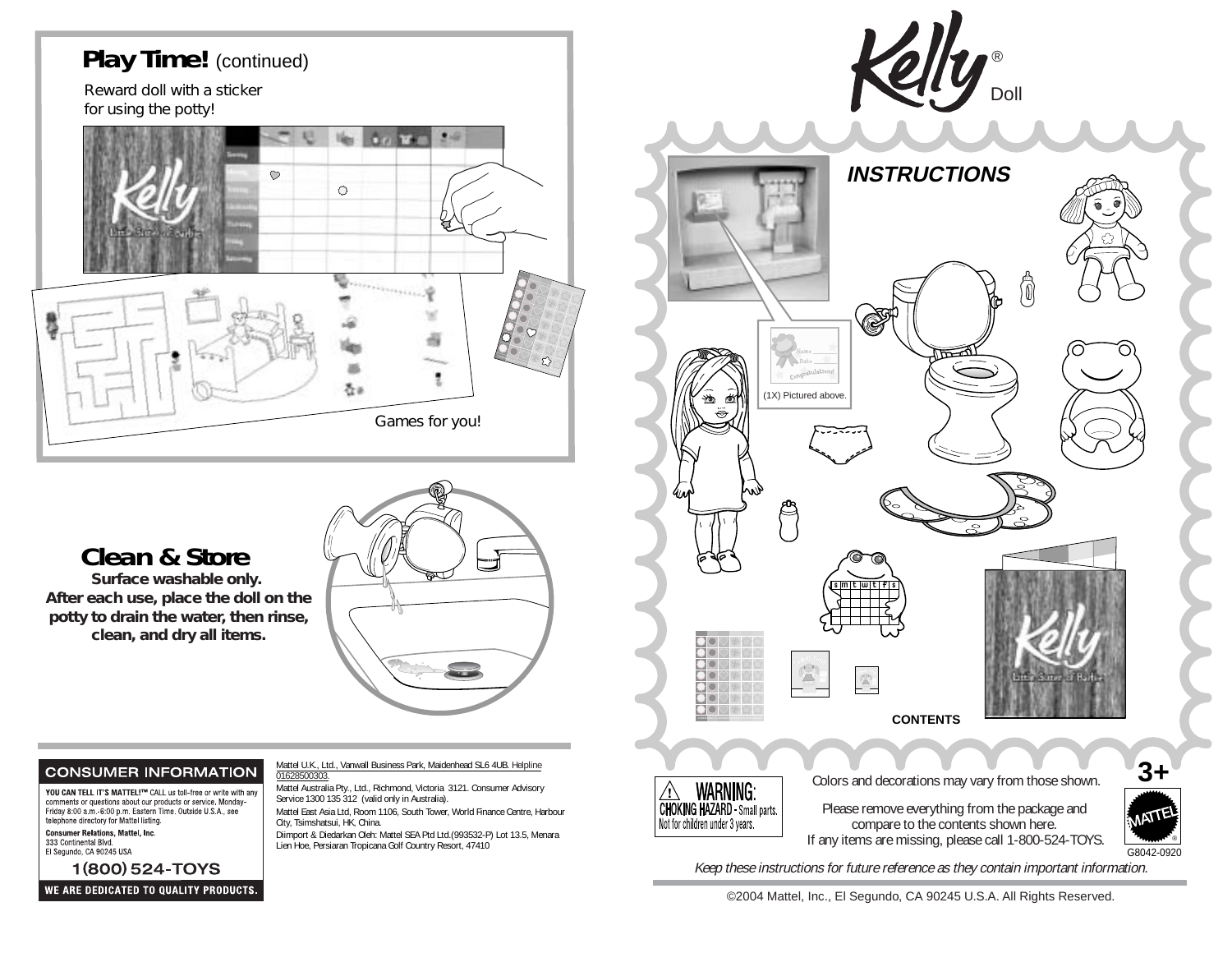

# **Play Time! Water toys sometimes get messy,**

**so please protect play surfaces before use. Drain/rinse/clean/dry all items thoroughly before storing.** **3**

Remove your doll's panties.

Put your doll on her potty! Squeeze her tummy and she really tinkles!



FUN TIP! Package is a pop-up play scene! (Just carefully remove inside of package.)

**1** Fill bottle with clea<br>**1** A. Squeeze air out. Fill bottle with clean tap water: B. Hold sipping cup under water, then relax your squeeze to let water in. (Sipping cup will not fill completely.)



Cup or pail is not included.



Insert tip of sipping cup all the way into doll's mouth.

\*Your doll could have an "accident" if fed sitting upright or if you feed her too much.



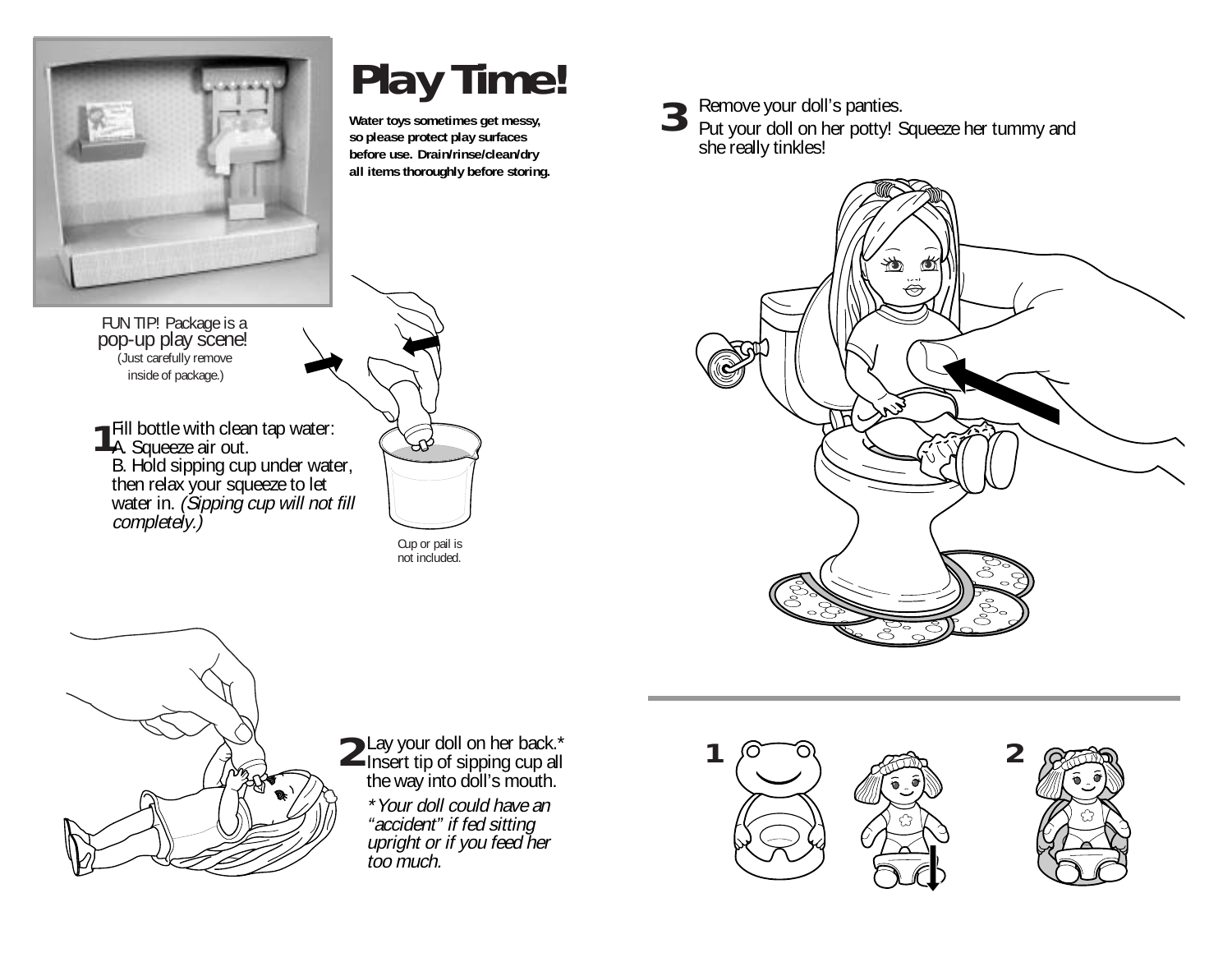

#### **CONSUMER INFORMATION**

YOU CAN TELL IT'S MATTEL!™ CALL us toll-free or write with any Finday 8:00 a.m.-6:00 p.m. Eastern Time. Outside U.S.A., see<br>Friday 8:00 a.m.-6:00 p.m. Eastern Time. Outside U.S.A., see<br>telephone directory for Mattel listing.

#### **Consumer Relations, Mattel, Inc.** 333 Continental Blvd.

El Segundo, CA 90245 USA

1(800) 524-TOYS WE ARE DEDICATED TO QUALITY PRODUCTS. Mattel U.K., Ltd., Vanwall Business Park, Maidenhead SL6 4UB. Helpline 01628500303

Mattel Australia Pty., Ltd., Richmond, Victoria 3121. Consumer Advisory Service 1300 135 312 (valid only in Australia).

Mattel East Asia Ltd, Room 1106, South Tower, World Finance Centre, Harbour City, Tsimshatsui, HK, China.

Diimport & Diedarkan Oleh: Mattel SEA Ptd Ltd.(993532-P) Lot 13.5, Menara Lien Hoe, Persiaran Tropicana Golf Country Resort, 47410



©2004 Mattel, Inc., El Segundo, CA 90245 U.S.A. All Rights Reserved.